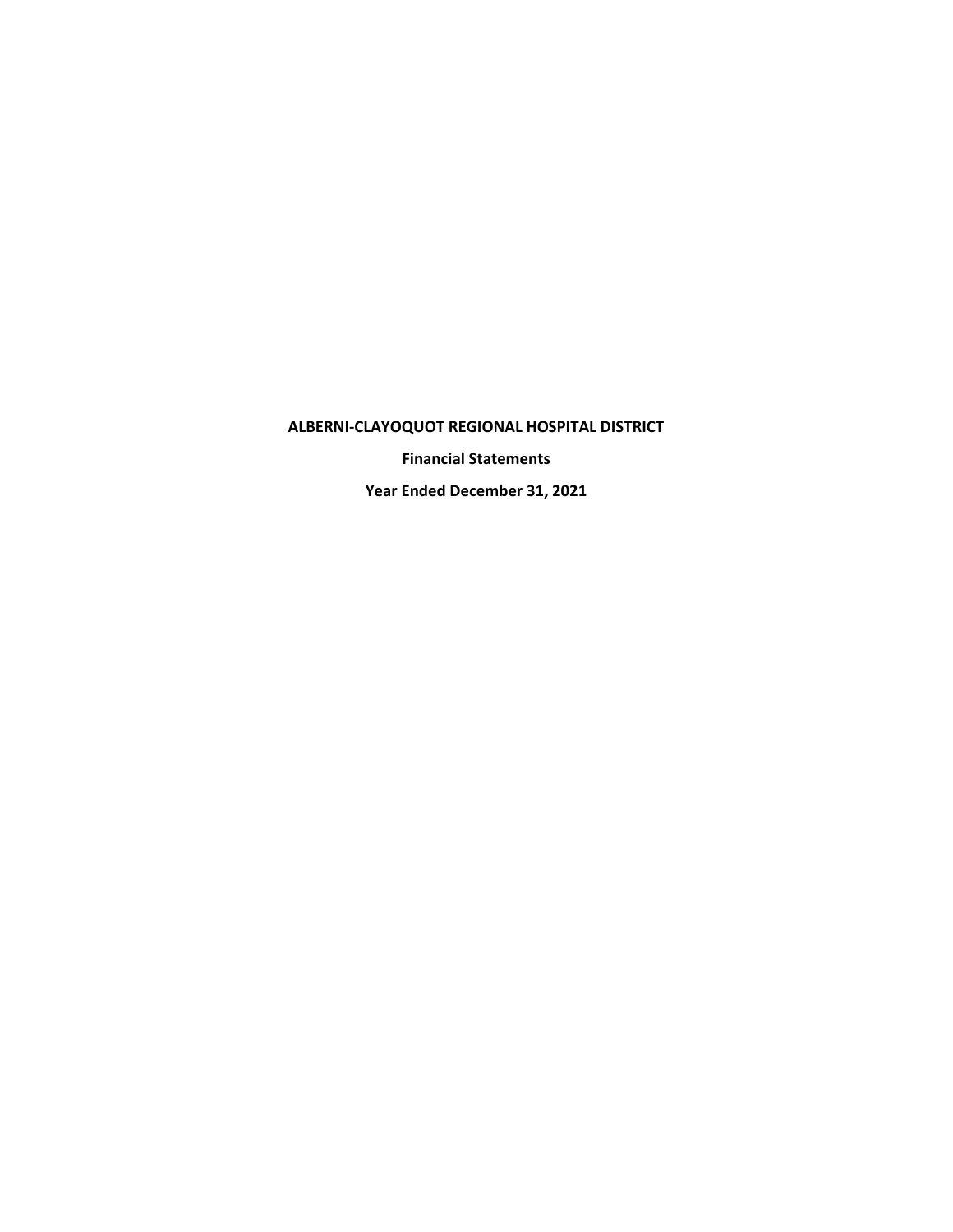**Index to Financial Statements**

**Year Ended December 31, 2021** 

| <b>INDEPENDENT AUDITOR'S REPORT</b>                                  | Page<br>$3 - 5$ |
|----------------------------------------------------------------------|-----------------|
| <b>FINANCIAL STATEMENTS</b>                                          |                 |
| <b>Statement of Financial Position</b>                               | 6               |
| <b>Statement of Operations</b>                                       | $\overline{7}$  |
| Statement of Changes in Net Financial Assets and Accumulated Surplus | 8               |
| <b>Statement of Cash Flow</b>                                        | 9               |
| <b>Notes to Financial Statements</b>                                 | $10 - 12$       |
| Schedule of Debenture Debt (Schedule 1)                              | 13              |
| Schedule of Member Municipalities Tax Requisitions (Schedule 2)      | 14              |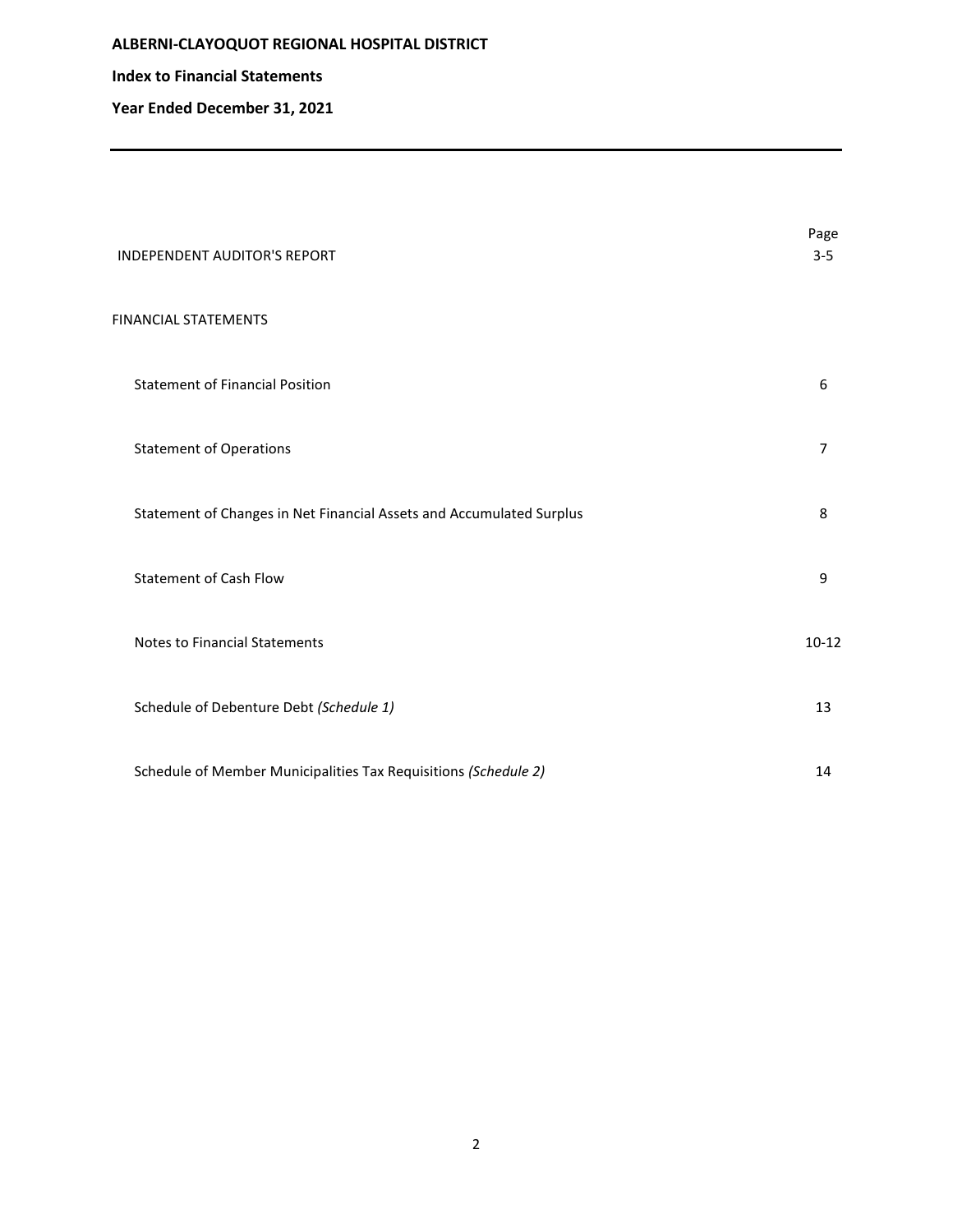

KPMG LLP St. Andrew's Square II 800-730 View Street Victoria BC V8W 3Y7 Canada Telephone 250-480-3500 Fax 250-480-3539

# **INDEPENDENT AUDITORS' REPORT**

To the Board of Directors of Alberni-Clayoquot Regional Hospital District

## *Opinion*

We have audited the financial statements of Alberni-Clayoquot Regional Hospital District (the "District"), which comprise:

- the statement of financial position as at December 31, 2021
- the statement of operations for the year then ended
- the statement of changes in net financial assets and accumulated surplus for the year then ended
- the statement of cash flows for the year then ended
- and notes to the financial statements, including a summary of significant accounting policies

(Hereinafter referred to as the "financial statements").

In our opinion, the accompanying financial statements present fairly, in all material respects, the financial position of the Alberni-Clayoquot Regional Hospital District as at December 31, 2021, and its results of operations, its changes in net financial assets and its cash flows for the year then ended in accordance with Canadian public sector accounting standards.

## *Basis for Opinion*

We conducted our audit in accordance with Canadian generally accepted auditing standards. Our responsibilities under those standards are further described in the "Auditors' Responsibilities for the Audit of the Financial Statements" section of our auditors' report.

We are independent of the District in accordance with the ethical requirements that are relevant to our audit of the financial statements in Canada and we have fulfilled our other ethical responsibilities in accordance with these requirements.

We believe that the audit evidence we have obtained is sufficient and appropriate to provide a basis for our opinion.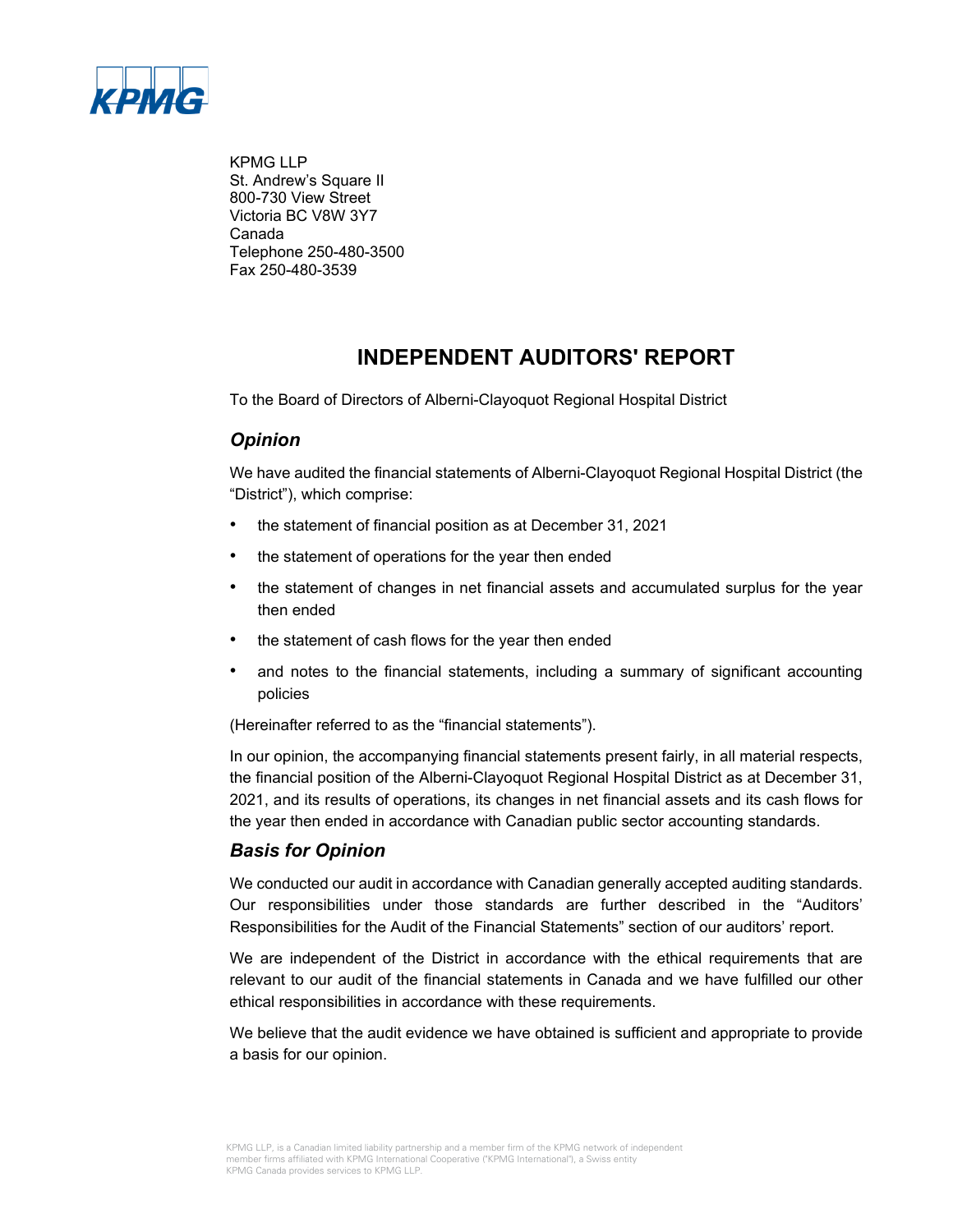

## *Responsibilities of Management and Those Charged with Governance for the Financial Statements*

Management is responsible for the preparation and fair presentation of the financial statements in accordance with Canadian public sector accounting standards, and for such internal control as management determines is necessary to enable the preparation of financial statements that are free from material misstatement, whether due to fraud or error.

In preparing the financial statements, management is responsible for assessing the District's ability to continue as a going concern, disclosing as applicable, matters related to going concern and using the going concern basis of accounting unless management either intends to liquidate the District or to cease operations, or has no realistic alternative but to do so.

Those charged with governance are responsible for overseeing the District's financial reporting process.

## *Auditors' Responsibilities for the Audit of the Financial Statements*

Our objectives are to obtain reasonable assurance about whether the financial statements as a whole are free from material misstatement, whether due to fraud or error, and to issue an auditors' report that includes our opinion.

Reasonable assurance is a high level of assurance, but is not a guarantee that an audit conducted in accordance with Canadian generally accepted auditing standards will always detect a material misstatement when it exists.

Misstatements can arise from fraud or error and are considered material if, individually or in the aggregate, they could reasonably be expected to influence the economic decisions of users taken on the basis of the financial statements.

As part of an audit in accordance with Canadian generally accepted auditing standards, we exercise professional judgment and maintain professional skepticism throughout the audit.

We also:

• Identify and assess the risks of material misstatement of the financial statements, whether due to fraud or error, design and perform audit procedures responsive to those risks, and obtain audit evidence that is sufficient and appropriate to provide a basis for our opinion.

The risk of not detecting a material misstatement resulting from fraud is higher than for one resulting from error, as fraud may involve collusion, forgery, intentional omissions, misrepresentations, or the override of internal control.

- Obtain an understanding of internal control relevant to the audit in order to design audit procedures that are appropriate in the circumstances, but not for the purpose of expressing an opinion on the effectiveness of the District's internal control.
- Evaluate the appropriateness of accounting policies used and the reasonableness of accounting estimates and related disclosures made by management.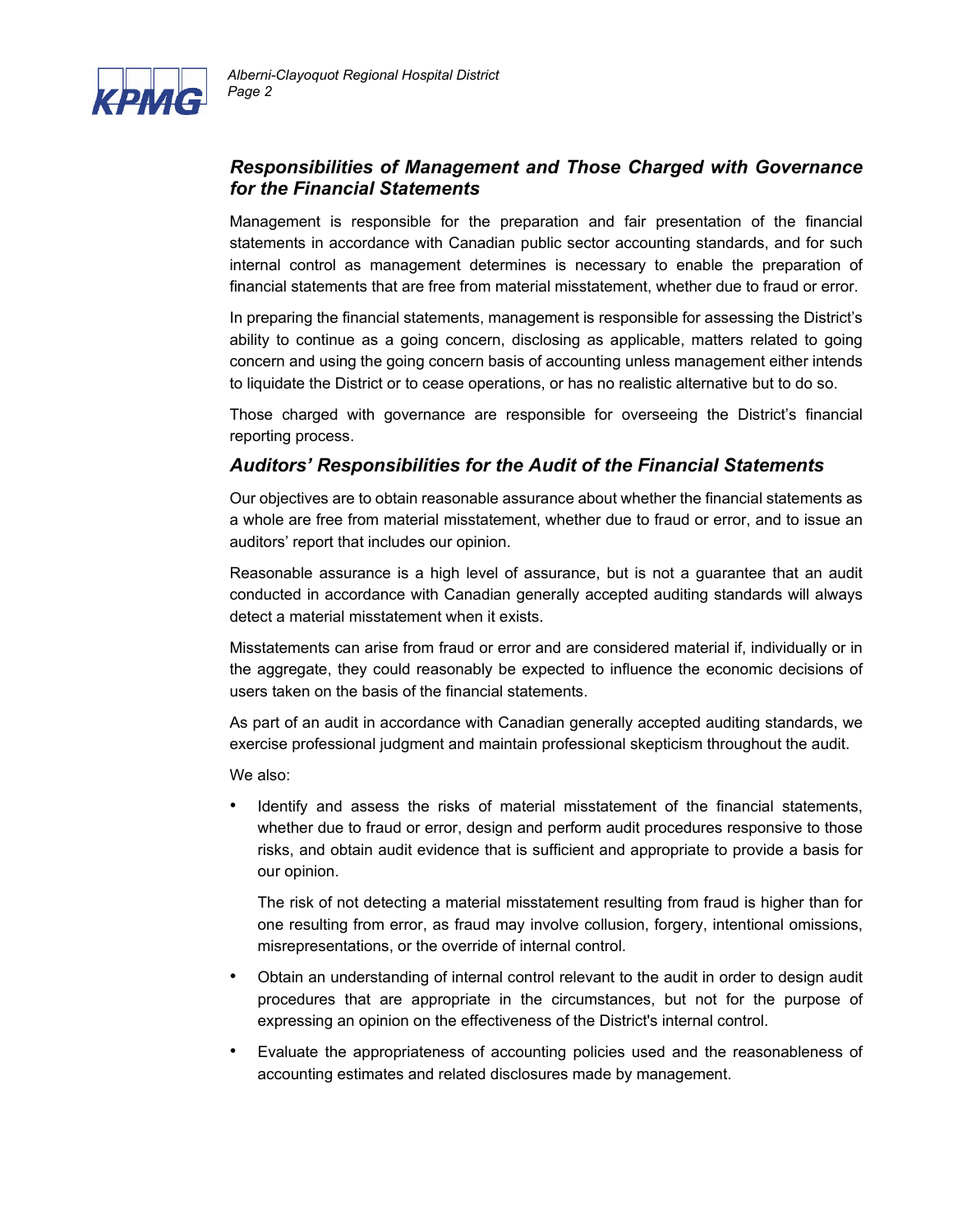

- Conclude on the appropriateness of management's use of the going concern basis of accounting and, based on the audit evidence obtained, whether a material uncertainty exists related to events or conditions that may cast significant doubt on the District's ability to continue as a going concern. If we conclude that a material uncertainty exists, we are required to draw attention in our auditors' report to the related disclosures in the financial statements or, if such disclosures are inadequate, to modify our opinion. Our conclusions are based on the audit evidence obtained up to the date of our auditors' report. However, future events or conditions may cause the District to cease to continue as a going concern.
- Evaluate the overall presentation, structure and content of the financial statements, including the disclosures, and whether the financial statements represent the underlying transactions and events in a manner that achieves fair presentation.
- Communicate with those charged with governance regarding, among other matters, the planned scope and timing of the audit and significant audit findings, including any significant deficiencies in internal control that we identify during our audit.

 $k$ *PmG*  $44$ 

Chartered Professional Accountants

Victoria, Canada April 13, 2022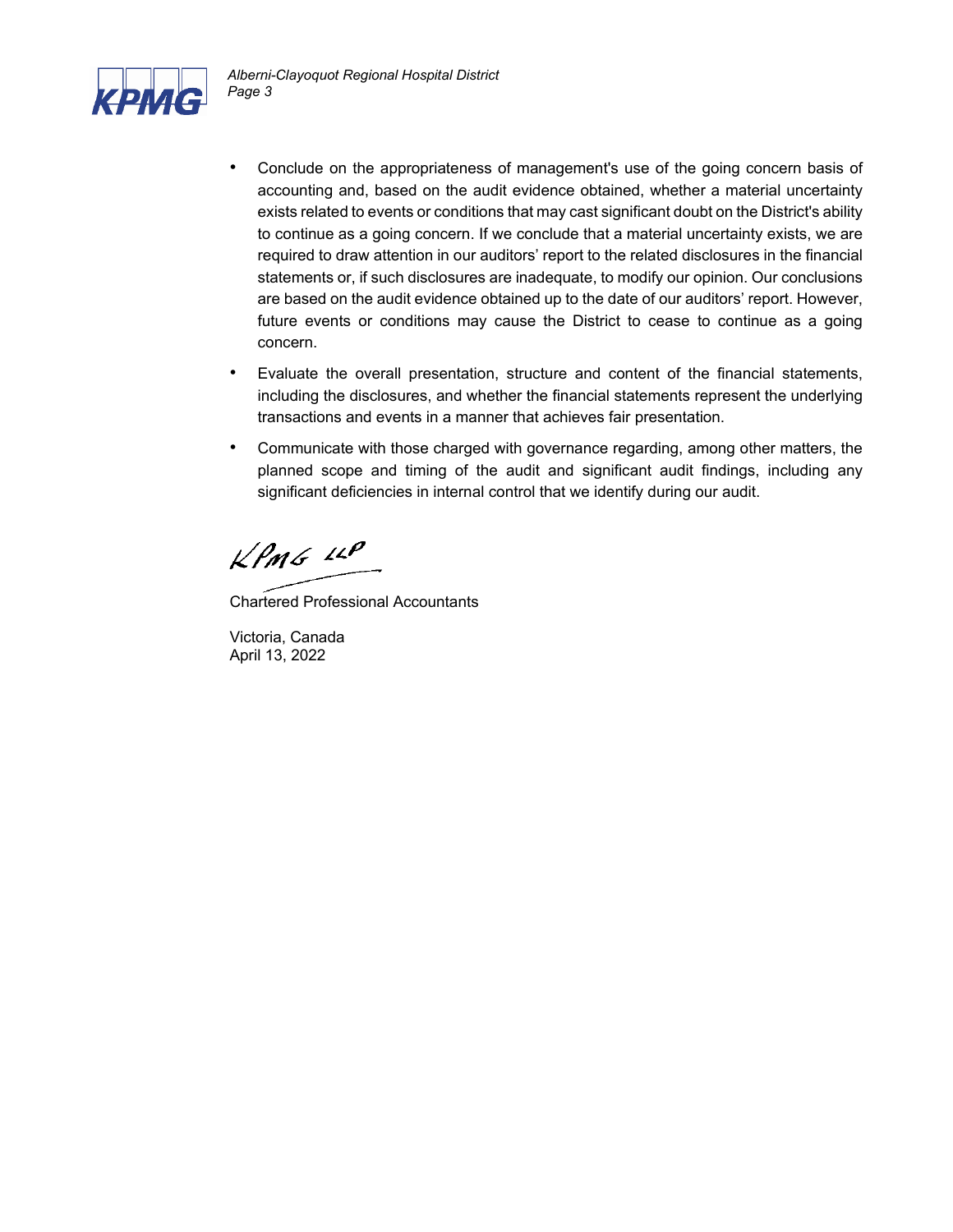**Statement of Financial Position**

**As at December 31, 2021** 

|                                          | 2021               |    | 2020      |
|------------------------------------------|--------------------|----|-----------|
|                                          |                    |    |           |
| <b>FINANCIAL ASSETS</b>                  |                    |    |           |
| Cash                                     | \$<br>4,805,287 \$ |    | 4,264,315 |
| Accounts receivable                      | 2,862              |    | 2,724     |
| Municipal Finance Authority debt reserve |                    |    |           |
| fund deposit (Note 3)                    | 15,939             |    | 135,128   |
|                                          |                    |    |           |
|                                          | 4,824,088          |    | 4,402,167 |
|                                          |                    |    |           |
| <b>LIABILITIES</b>                       |                    |    |           |
| Accounts payable                         |                    |    | 61,165    |
| Accrued interest                         | 1,592              |    | 10,465    |
| Debt (Note 5) (Schedule 1)               | 137,736            |    | 727,103   |
|                                          | 139,328            |    | 798,733   |
| <b>NET FINANCIAL ASSETS AND</b>          |                    |    |           |
| <b>ACCUMULATED SURPLUS</b>               | \$<br>4,684,760    | S. | 3,603,434 |

 $\not\models$ oney

*Teri Fong, CPA, CGA Chief Financial Officer*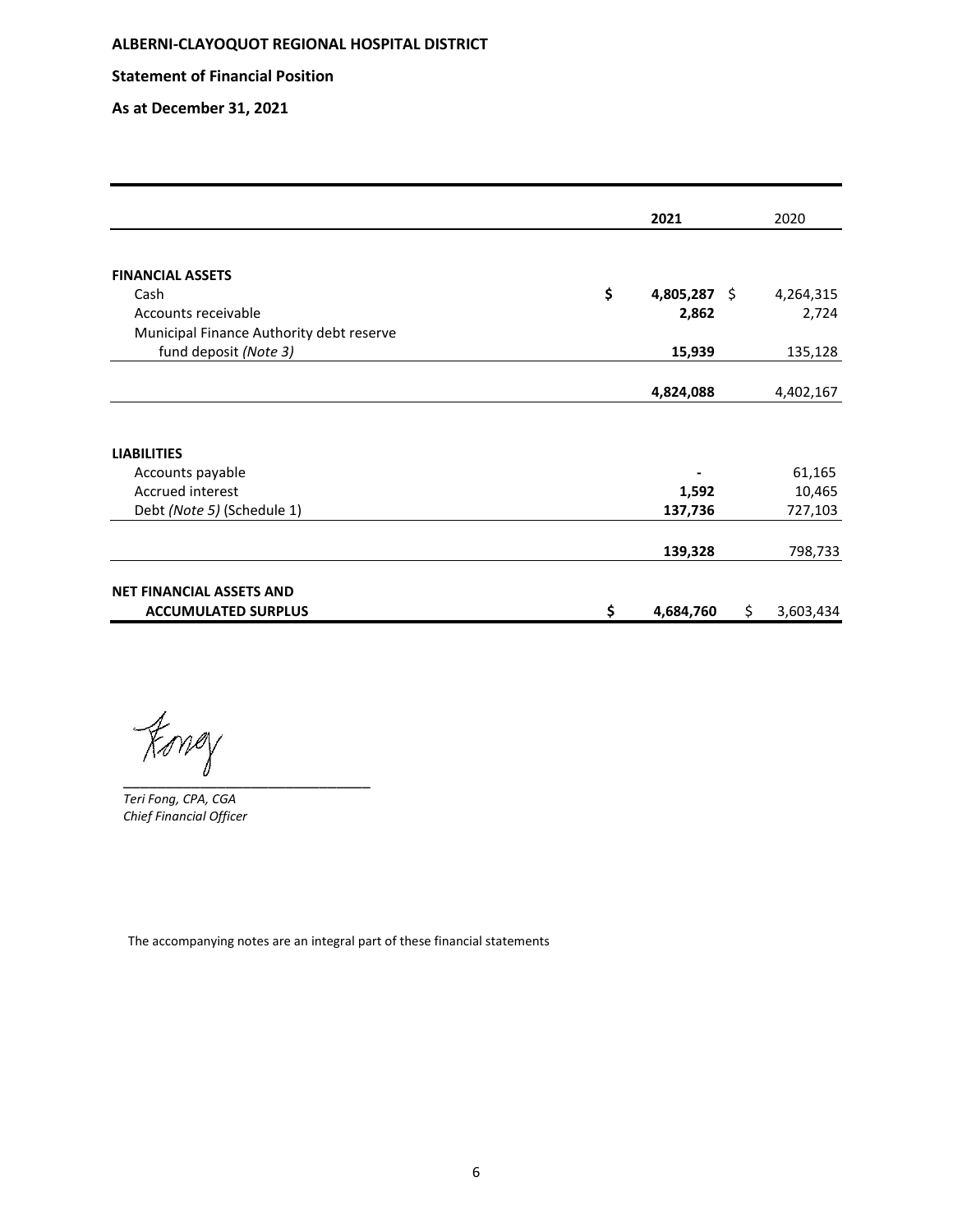### **Statement of Operations**

## **Year Ended December 31, 2021**

|                                | <b>Budget</b>      |             |           |
|--------------------------------|--------------------|-------------|-----------|
|                                | 2021 (Note 7)      | 2021        | 2020      |
|                                |                    |             |           |
| <b>REVENUE</b>                 |                    |             |           |
| Taxation (Schedule 2)          | \$<br>1,800,000\$  | 1,800,000\$ | 1,799,998 |
| Grants in lieu of taxes        | 7,000              | 16,367      | 18,911    |
| Interest revenue               | 20,000             | 30,115      | 66,040    |
| Actuarial income               |                    | 252,522     | 500,950   |
|                                | 1,827,000          | 2,099,004   | 2,385,899 |
| <b>EXPENSES</b>                |                    |             |           |
| Interest on debt               | \$<br>$112,000$ \$ | 102,888 \$  | 210,738   |
| Administrative costs           | 25,000             | 25,000      | 25,000    |
| <b>Grants to Island Health</b> | 550,000            | 889,790     | 383,468   |
|                                | 687,000            | 1,017,678   | 619,206   |
| <b>ANNUAL SURPLUS</b>          | \$<br>1,140,000\$  | 1,081,326\$ | 1,766,693 |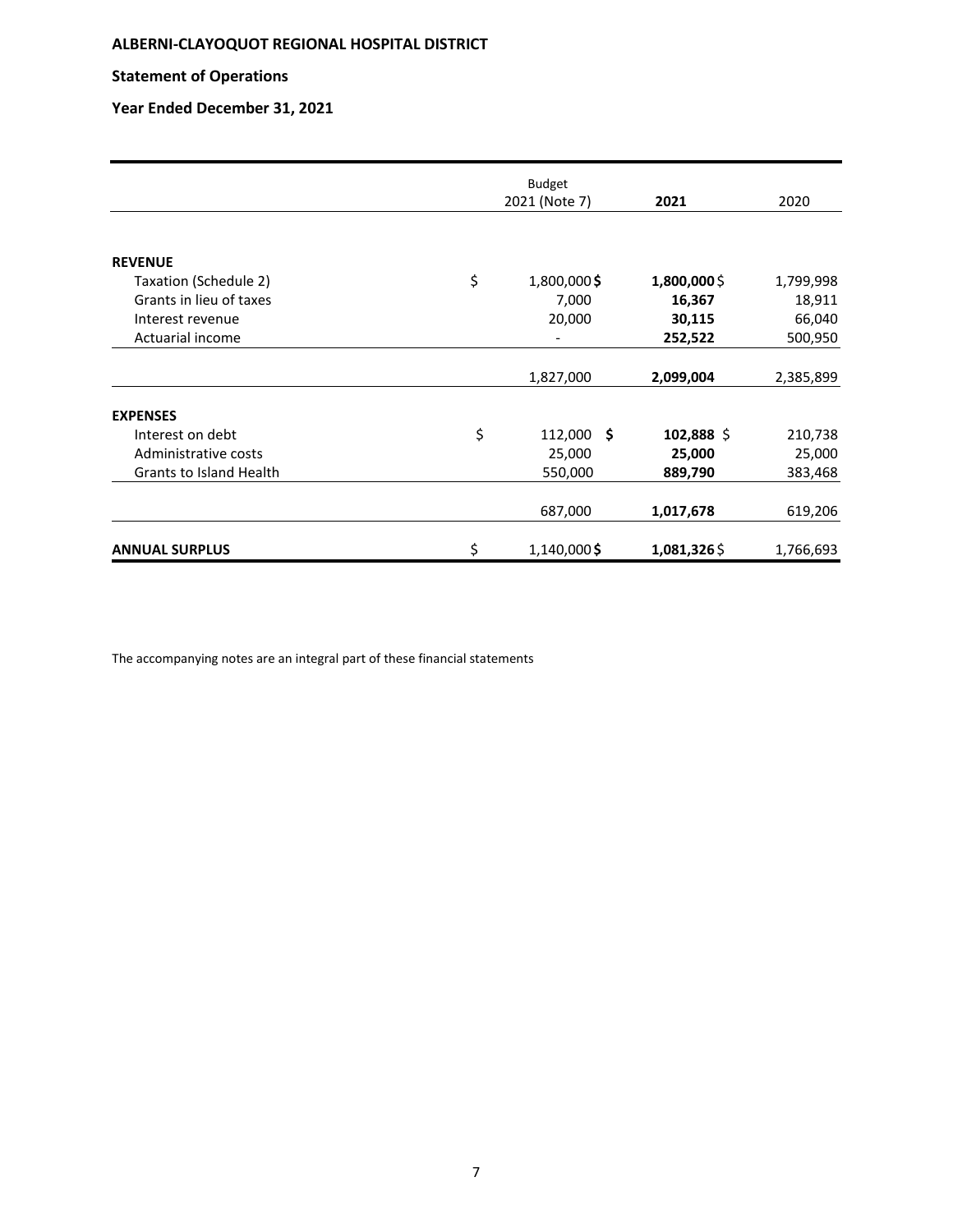**Statement of Changes in Net Financial Assets** 

**and Accumulated Surplus** 

**Year Ended December 31, 2021** 

|                                                                            | <b>Budget</b><br>2021 (Note 7) | 2021           | 2020      |
|----------------------------------------------------------------------------|--------------------------------|----------------|-----------|
| NET FINANCIAL ASSETS AND ACCUMULATED<br><b>SURPLUS - BEGINNING OF YEAR</b> | \$<br>$3,603,434$ \$           | $3,603,434$ \$ | 1,836,741 |
| Annual surplus                                                             | 1,140,000                      | 1,081,326      | 1,766,693 |
| NET FINANCIAL ASSETS AND ACCUMULATED<br><b>SURPLUS - END OF YEAR</b>       | \$<br>4,743,434 \$             | 4,684,760 \$   | 3,603,434 |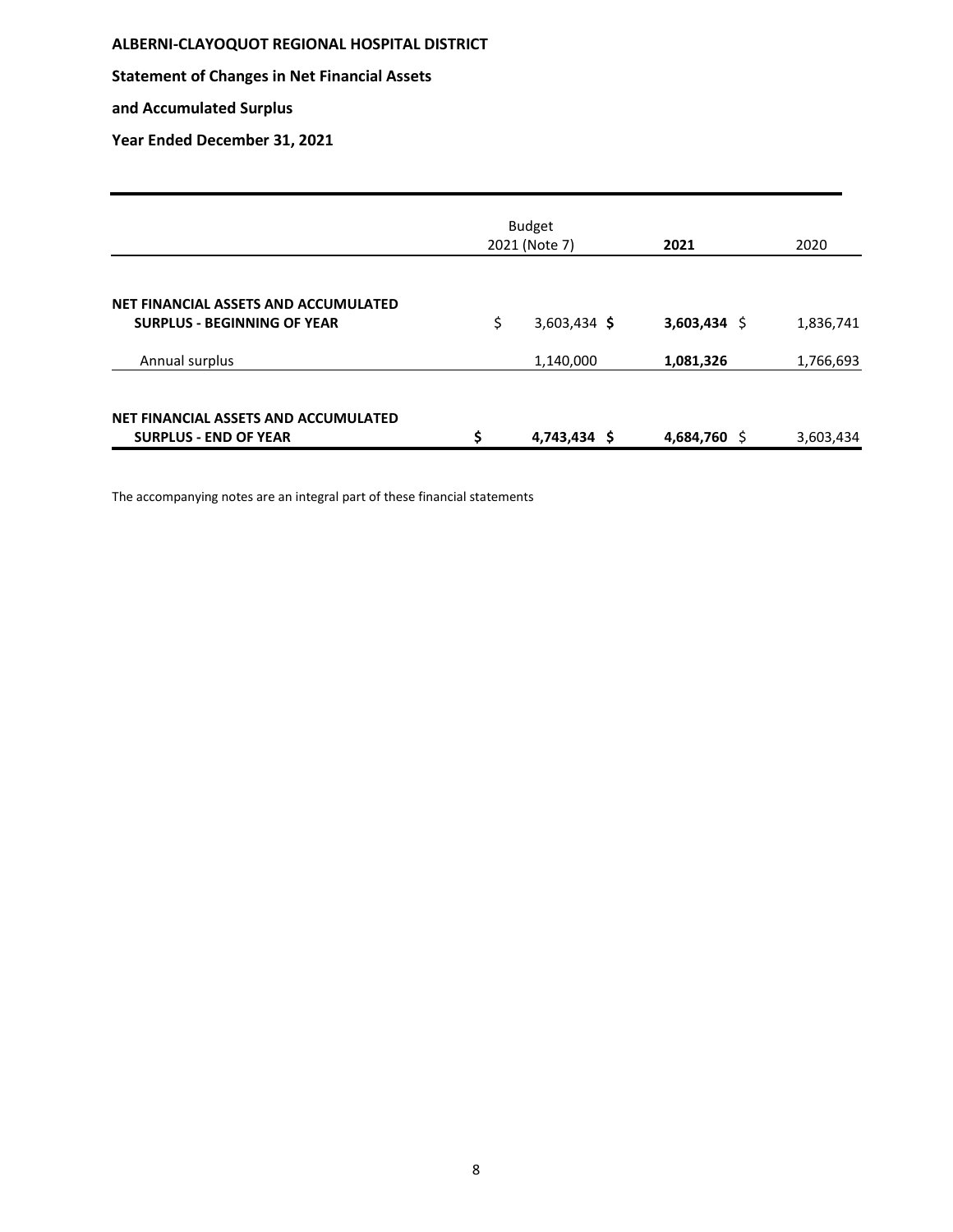### **Statement of Cash Flow**

### **Year Ended December 31, 2021**

|                                                       | 2021                 | 2020       |
|-------------------------------------------------------|----------------------|------------|
| <b>OPERATING ACTIVITIES</b>                           |                      |            |
| Annual surplus                                        | \$<br>$1,081,326$ \$ | 1,766,693  |
| Non-cash items included in surplus:                   |                      |            |
| Actuarial income                                      | (252, 522)           | (500, 950) |
| Changes in non-cash working capital:                  |                      |            |
| Accounts receivable                                   | (138)                | 5,283      |
| Municipal Finance Authority debt reserve fund deposit | 119,189              | 146,722    |
| Accounts payable                                      | (61, 165)            | 54,383     |
| Accrued interest                                      | (8,873)              | (9, 921)   |
|                                                       | 49,013               | 196,467    |
| Cash flow from operating activities                   | 877,817              | 1,462,210  |
| <b>FINANCING ACTIVITIES</b>                           |                      |            |
| Repayment of debt                                     | (336, 845)           | (451,783)  |
| <b>INCREASE IN CASH FLOW</b>                          | 540,972              | 1,010,427  |
| Cash - beginning of year                              | 4,264,315            | 3,253,888  |
| <b>CASH - END OF YEAR</b>                             | \$<br>4,805,287 \$   | 4,264,315  |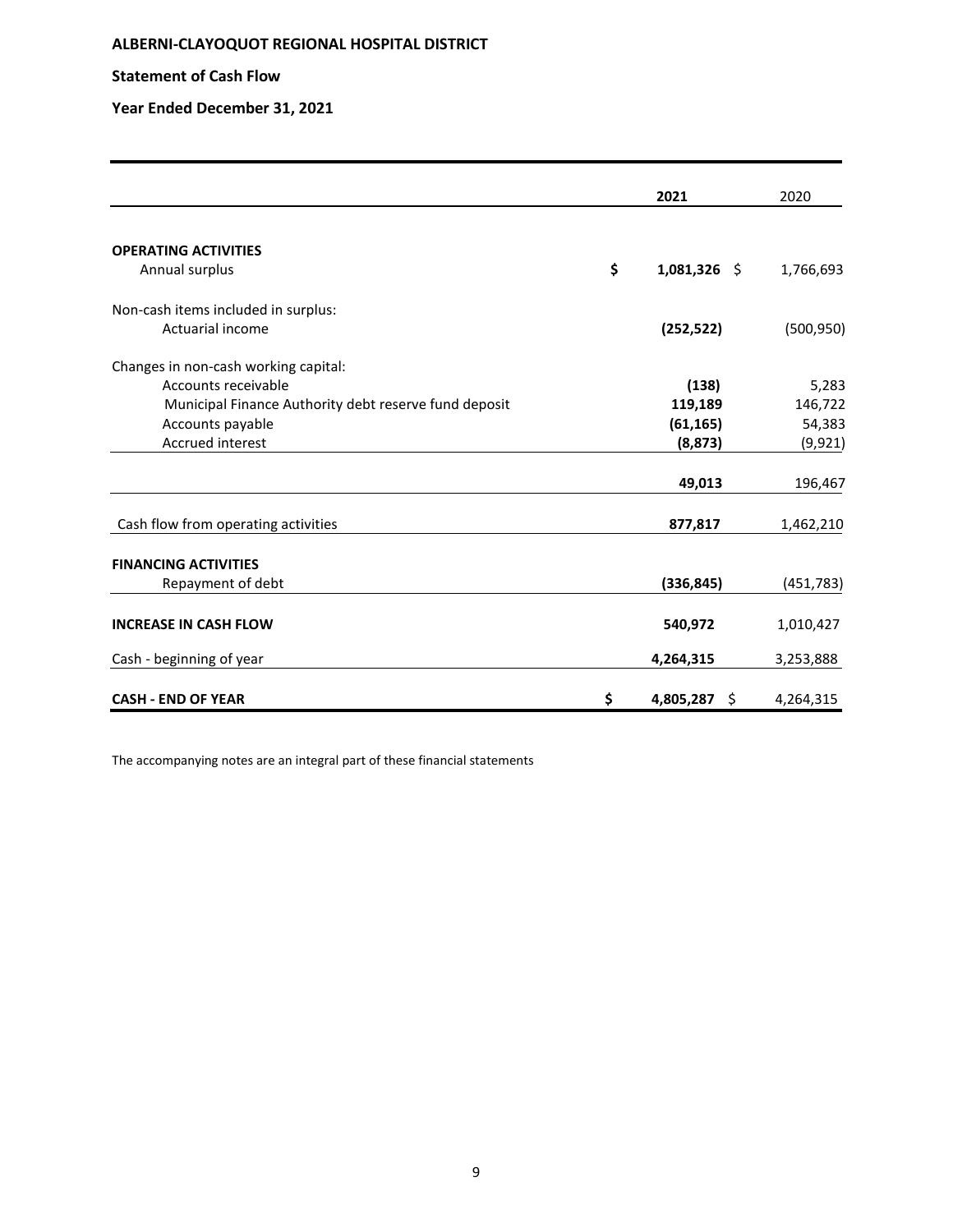#### **Notes to Financial Statements**

#### **Year Ended December 31, 2021**

#### **1. NATURE OF THE ORGANIZATION**

The Alberni-Clayoquot Regional Hospital District (the "Hospital District") was incorporated in 1967 under the Regional Hospital District Act. Its principal activities include the borrowing of monies from the Municipal Finance Authority of British Columbia and advancing those monies for hospital planning and development within the region.

Beginning March 2020, the outbreak of the novel strain of coronavirus, specifically identified as "COVID-19", has resulted in governments worldwide enacting emergency measures to contain the spread of the virus. Many governments have likewise declared that the COVID-19 outbreak in their jurisdictions constitutes an emergency. Reactions to the spread of COVID-19 have led to, among other things, significant restrictions on travel, business closures, quarantines and a general reduction in operational activities. While these affects are expected to be temporary, the duration of the disruption and related financial impact cannot be reasonably estimated at this time. Given the unprecedented and pervasive impact of changing circumstances surrounding the COVID-19 pandemic, there is inherently more uncertainty as compared to prior periods.

#### **2. SUMMARY OF SIGNIFICANT ACCOUNTING POLICIES**

#### Basis of presentation

The financial statements of the Hospital District are prepared by management in accordance with Canadian generally accepted accounting principles for local governments as prescribed by the Public Sector Accounting Board (PSAB) of the Canadian Institute of Chartered Professional Accountants.

#### Budget reporting

The budget information reported in the statement of operations and the statement of change in net financial assets represents the 2021 budget as adopted by the Hospital District's Board on March 10, 2021.

#### Debt

Debt is recorded net of any related repayments and actuarial additions. Interest expense is recorded in the period incurred. The debt schedule indicates the amount of debt payable in accordance with schedules received from the Municipal Finance Authority.

#### Revenue recognition

Taxation revenues are recognized in the period in which they are levied. Grants-in-lieu of property taxes and other revenues are recognized when amounts are known and collectability is reasonably assured. Interest revenue is recognized when earned.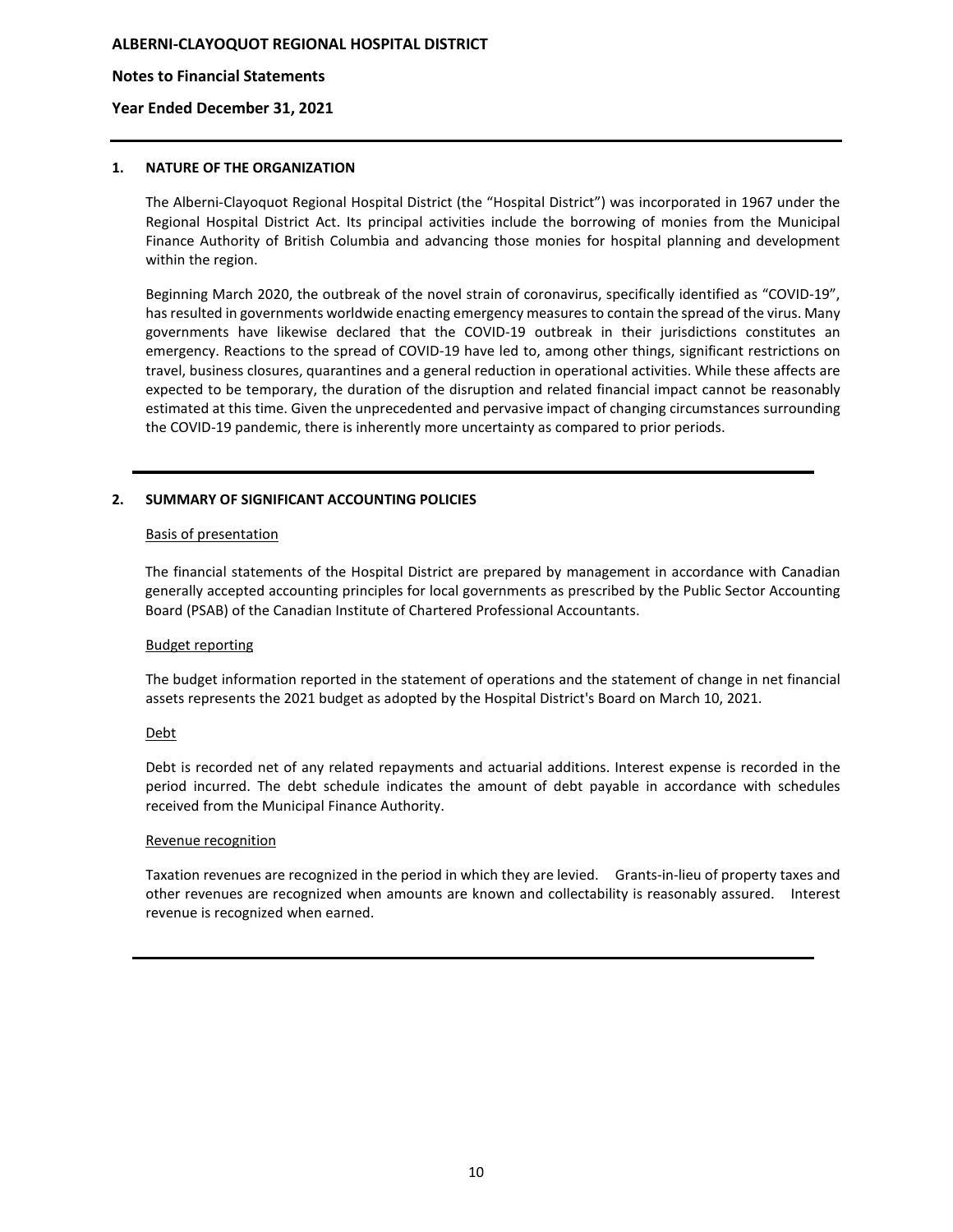#### **Notes to Financial Statements**

#### **Year Ended December 31, 2021**

#### **3. DEBT RESERVE FUND**

The MFA is required to establish a Debt Reserve Fund into which each borrower who shares in the proceeds of a debt issue is required to pay certain amounts set out in the debt agreements. Interest earned on these funds (less administrative expenses) becomes an obligation of the MFA to the borrower. If at any time insufficient funds are provided by the borrowers, the MFA will then use these funds to meet payments on its obligations. When this occurs, the borrowers may be called upon to restore the fund. The balance of the Hospital Districts' Debt Reserve Fund deposits at December 31, 2021 is \$15,939 (2020 - \$135,128).

As a condition of the borrowing, the Hospital District is also obligated to lodge security by means of demand notes based on the amount of the borrowing. The notes, which are contingent in nature, are held by the MFA to act as security against the possibility of debt repayment default and are not recorded in the financial statements. Upon maturity of a debt issue, the demand notes are released. As of December 31, 2021, there are contingent demand notes of \$27,710 (2020 - \$237,665).

#### **4. RELATED PARTY**

The Alberni-Clayoquot Regional Hospital District is related to the Alberni-Clayoquot Regional District; the same individuals are the Board of Directors for both organizations. As legislated by the Hospital District Act, the officers and employees of the Alberni-Clayoquot Regional District are the corresponding officers and employees of the Alberni-Clayoquot Regional Hospital District. Each of the Regional District and the Hospital District are separate legal entities as defined by separate Letters Patent and authorized by separate legislation. During the year the Alberni-Clayoquot Regional Hospital District purchased, at cost, \$25,000 (2020 - \$25,000) of administrative support services from the Alberni-Clayoquot Regional District.

#### **5. DEBT**

All borrowings for the Hospital District are with the MFA. Debt interest costs are charged against revenue as incurred. The debenture debt "Schedule 1" reflects the amount of debt payable.

Principal payments due within the next five years and thereafter are as follows:

| 2022 | \$61,506  |
|------|-----------|
| 2023 | \$65,353  |
| 2024 | 5,370     |
| 2025 | 5,507     |
| 2026 |           |
|      | \$137,736 |
|      |           |

#### **6. FINANCIAL INSTRUMENTS**

For cash, accounts receivable, accounts payable and accrued interest, the carrying value of these financial statements is cost which approximates their fair market values due to their short-term maturity or capacity for prompt liquidation. The Hospital District is not exposed to significant credit risk on accounts receivable. The Hospital District does not have a significant exposure to any individual customer or counterpart. Unless otherwise noted, it is management's opinion the Hospital District is not exposed to significant interest, currency, or credit risk arising from these financial instruments.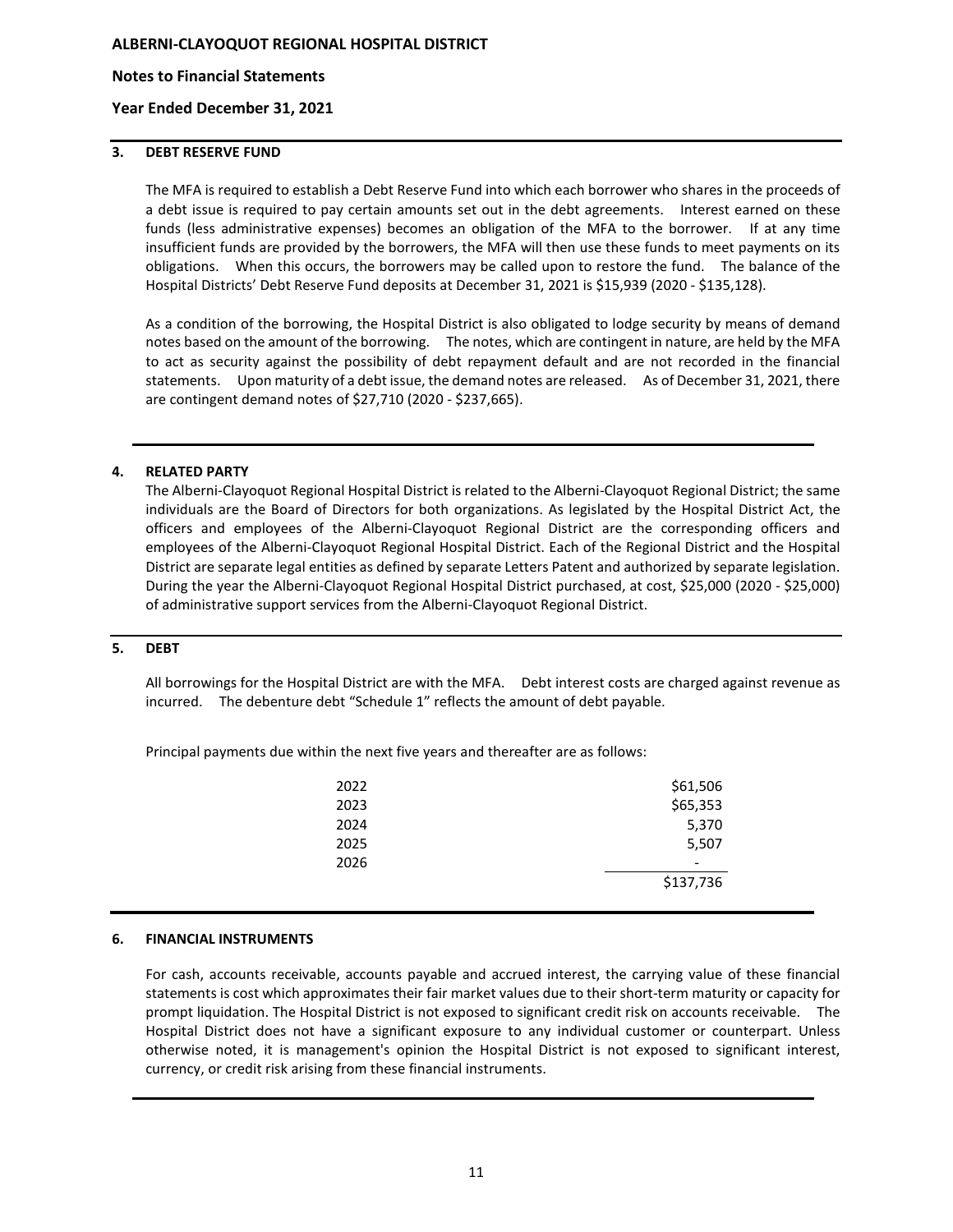### **Notes to Financial Statements**

### **Year Ended December 31, 2021**

## **7. BUDGET RECONCILIATION**

Budget figures represent the budget bylaw adopted by the Board on March 10, 2021.

| Adjustments to the 2021 budgeted annual surplus              |           |
|--------------------------------------------------------------|-----------|
| Consolidated financial plan balanced cash budget as approved |           |
| March 10, 2021.                                              |           |
| Add principal debt payments                                  | 351,000   |
| Add transfers to reserves                                    | 870,080   |
| Less surplus from prior years                                | (81,080)  |
| Annual surplus per Statement of Operations                   | 1,140,000 |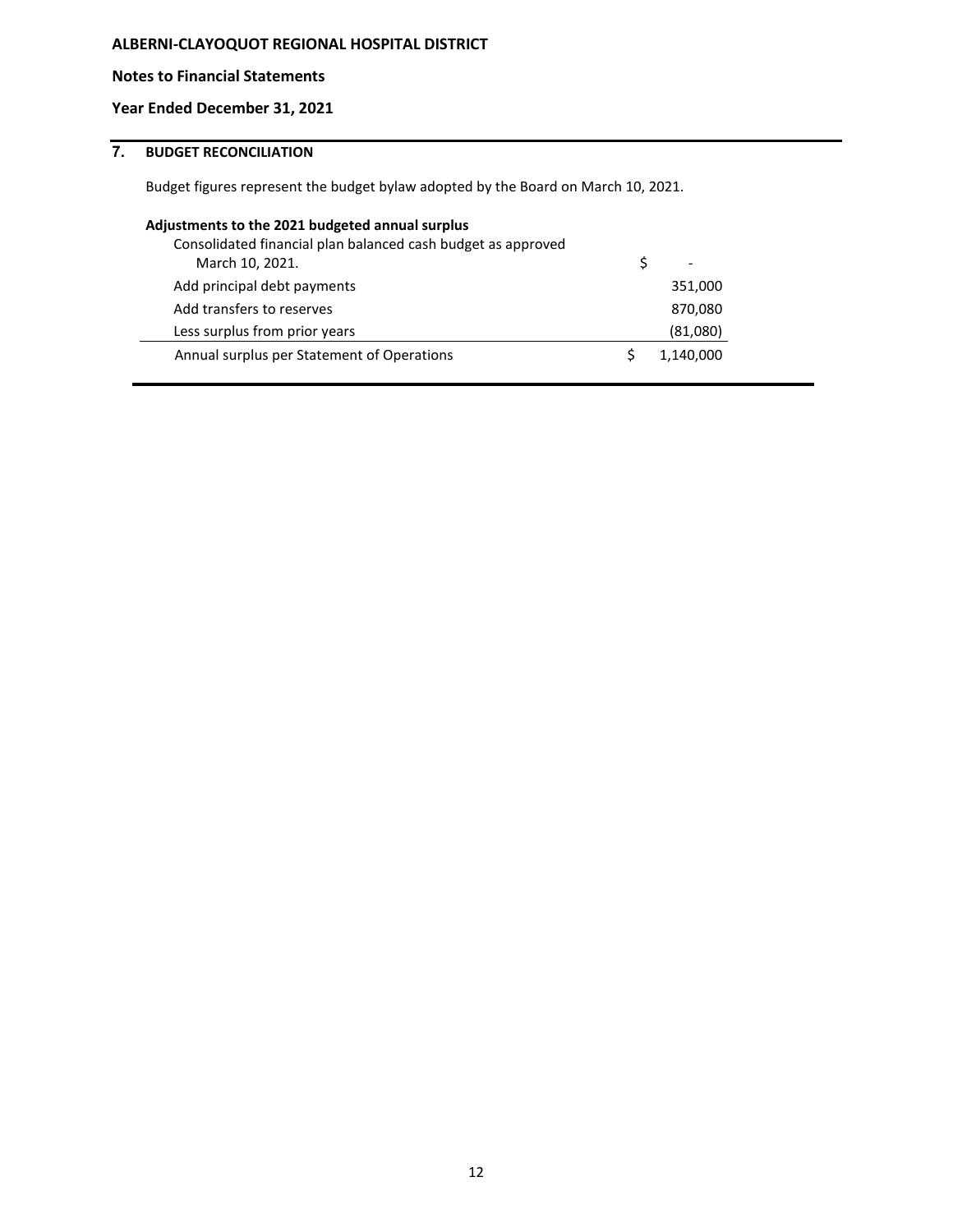**Schedule of Debenture Debt** *(Schedule 1)*

**Year Ended December 31, 2021** 

| By-law                         | <b>MFA</b><br>Issue | <b>Maturity</b><br>date | Term | Rate        | <b>Amount</b><br><b>Borrowed</b> | Total<br><b>Instalments</b><br>to date | <b>Actuarial</b><br>addition | 2021<br><b>Balance</b> | 2020<br>Balance |
|--------------------------------|---------------------|-------------------------|------|-------------|----------------------------------|----------------------------------------|------------------------------|------------------------|-----------------|
| 82                             | 93                  | 06 Apr 2025             | 20   | $5.10\%$ \$ | 14,342 \$                        | $10,869$ \$                            | $\omega_{\rm{eff}}$          | \$<br>3,473 \$         | 4,288           |
| 75                             | 93                  | 06 Apr 2025             | 20   | 5.10%       | 73,282                           | 55,535                                 | ٠                            | 17,747                 | 21,911          |
| 75                             | 79                  | 03 Jun 2023             | 20   | 2.25%       | 335,361                          | 182,559                                | 111,011                      | 41,791                 | 65,708          |
| 75                             | 78                  | 03 Dec 2022             | 20   | 2.25%       | 438,966                          | 252,234                                | 154,741                      | 31,991                 | 64,063          |
| 82                             | 77                  | 01 Jun 2022             | 20   | 1.75%       | 189,866                          | 114,841                                | 75,025                       | $\blacksquare$         | 23,615          |
| 75                             | 77                  | 01 Jun 2022             | 20   | 1.75%       | 1,421,473                        | 859,780                                | 561,693                      | ۰.                     | 176,803         |
| 82                             | 75                  | 01 Dec 2021             | 20   | 1.75%       | 1,395,420                        | 844,022                                | 551,398                      | $\sim$                 | 101,344         |
| 75                             | 75                  | 01 Dec 2021             | 20   | 1.75%       | 3,120,611                        | 1,887,507                              | 1,233,104                    | ۰.                     | 226,637         |
| Unamortized debenture discount |                     |                         |      |             |                                  |                                        |                              | 42,734                 | 42,734          |
|                                |                     |                         |      |             | \$<br>$6,989,321$ \$             | 4,207,348 \$                           | 2,686,972 \$                 | $137,736$ \$           | 727,103         |

The unamortized debenture discount will be applied in 2023 when the debenture is paid in full.